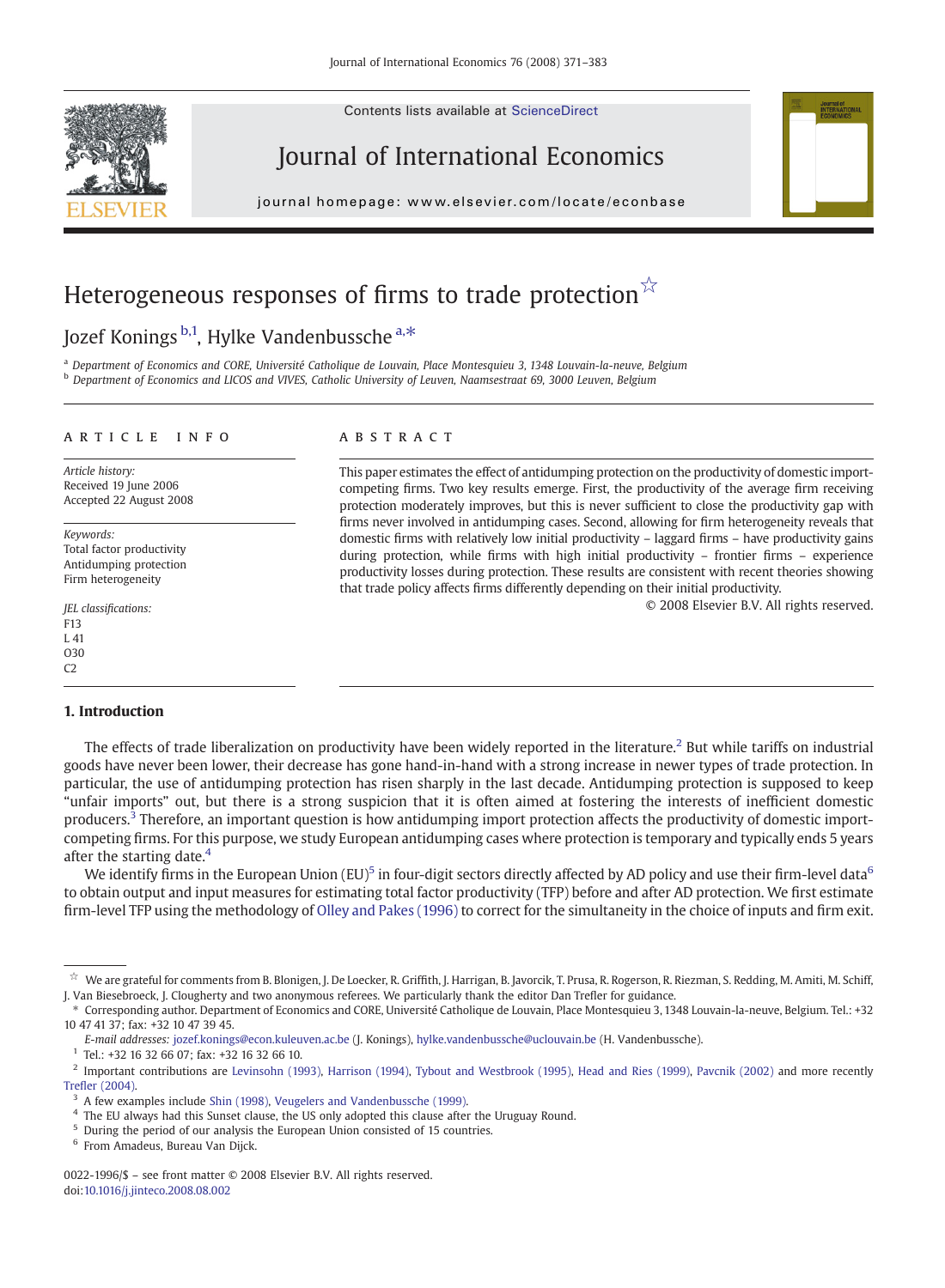Second, we use a difference-in-difference (DD) approach to evaluate the differential productivity effects of AD protection. For this purpose, we apply the matched sampling techniques developed by [Heckman et al. \(1997\),](#page--1-0)<sup>7</sup> and use various control groups of firms that did not receive protection. We estimate the probability of AD protection by using a multi-nominal logit model similar to the one used by [Blonigen and Park \(2004\)](#page--1-0) to "match" the protected firms to firms in similar sectors but that never filed for nor received protection. Third, we introduce firm heterogeneity. We examine whether the effects of AD protection depend on firms' initial productivity. For this purpose, we construct a firm-level measure of "distance-to-the-frontier" where distance is an indication of how productive each firm is relative to the most productive firm in its four-digit EU industry at the outset of the sample period.

Our main results can be summarized as follows. Firms that file for protection have, on average, a lower initial productivity than firms in the control groups. We find that AD protection raises the average productivity of the protected firms but that the productivity increase is never sufficient to close the productivity gap with firms in sectors not involved in AD, which casts doubt on the desirability of protection. Analysis of the average AD effect reveals substantial heterogeneity across firms that can be related to the "distance-to-the-frontier-firm". Highly productive firms – frontier firms – are negatively affected by AD protection as their productivity declines during protection. Less productive firms are positively affected by AD protection as their productivity rises during protection. Our results are significant and robust across specifications. On average, we find that AD protection raises the productivity of the protected firms by about 2% to 8% depending on the specification used with the smallest estimates arising when we use the long differences approach as in Trefl[er \(2004\).](#page--1-0) Including multi-sector firms also weakens the results with respect to those obtained by an analysis that includes only single-sector firms.

Measuring total factor productivity is problematic because of the difficulty of distinguishing true productivity effects from price movements. We conduct a number of experiments to show that the effects of AD protection on measured productivity cannot be attributed entirely to price movements. Our data, like most firm-level data, does not have information on output-prices at the firmlevel. Instead, we use unit values of goods traded on the internal EU market and protected by AD to control for price movements.

A logical question following our analysis is where the average productivity improvements come from. It is unlikely that average productivity improvements during AD protection are driven by exit rates. First, trade protection typically prevents a reshuffling of firm-level resources across sectors and results in sub-optimal levels of exit ([Hillman, 1982](#page--1-0)). Second, the Olley–Pakes methodology accounts for biases in measured TFP due to firm exit. Third, a growing number of papers show that free trade promotes efficient exit as shown by Trefl[er \(2004\)](#page--1-0) in the context of the Canada–US free trade agreement and [Amiti and Konings \(2007\)](#page--1-0) in the context of trade liberalization in Indonesia. Therefore, it is safe to conjecture that trade protection is likely to result in sub-optimal levels of exit. Our exit measure, despite its poor quality<sup>8</sup> seems to confirm this. For the "matched control group", the average exit rate over the sample is 3% while we find it to be much lower and around 1.8% for the protected firms. The channels of productivity improvement within firms that we identify are labor shedding, increased R&D spending, and increased investment in fixed assets at the firm-level during AD protection. However, there can be additional channels through which productivity can be improved that we cannot measure. In particular, "product switching", involving a change in the output mix towards products with higher capital and skilled-labor content ([Bernard et al., 2006](#page--1-0)) is a very likely source of productivity improvement but cannot be tested due to data limitations. In our data, we cannot distinguish between skilled and unskilled labor, which prevents us to analyze skill upgrading. We do find that average wages at the firm-level go up after protection, which could be consistent with an increase in the skill mix. However, increased wages may also be consistent with rent-sharing where some of the profits resulting from protection are shared with workers in the form of a higher wage. Whatever the correct interpretation, productivity is likely to go up in both cases. An increase in the skill mix is likely to boost productivity, just as a wage increase for workers is likely to induce more effort since workers stand to lose more when dismissed.

To understand the link between trade policy and firm-level productivity, we turn to various theoretical models. [Lileeva and](#page--1-0) Trefl[er \(2007\)](#page--1-0) is a particularly useful background model for interpreting the empirical results we obtain. They show that firm-level productivity responses are heterogeneous when trade policy results in an increase in market size. In their model, domestic firms experience an increase in market size due to the trade liberalization in export markets. In addition to a fixed cost of exporting [\(Melitz, 2003; Helpman, 2006](#page--1-0)), the model assumes a fixed cost of productivity-improving investment. Under these assumptions, only firms with low initial productivity and high potential productivity gains invest when the size of the market increases. Using tariff cuts by the US against Canadian imports resulting from the US–Canada Free trade Agreement, [Lileeva and Tre](#page--1-0)fler (2007) find that the labor productivity of small and lowly productive Canadian plants increases more than does the productivity of large and highly productive firms. While their paper deals with trade liberalization, its results can be transposed easily to the context of AD trade protection described in the present paper. AD trade protection increases the market size of domestic firms to the detriment of foreign importers. This increase in market size allows lowly productive domestic firms that would have exited in the absence of trade protection, to engage in productivity-improving investment. The most productive domestic firms that already operate at competitive cost levels and that are in no danger of exiting are much less affected by the increase in market size and have less incentive to improve their productivity during protection.

The use of a "matched" control group is generally regarded as an acceptable way to deal with selection effects. [De Loecker \(2007\)](#page--1-0) for instance uses a similar approach.

The firm-level data involves inclusion criteria with minimum levels in terms of employment, turnover and sales. This makes it difficult to distinguish a true exit from a firm that falls forever below the inclusion criteria.